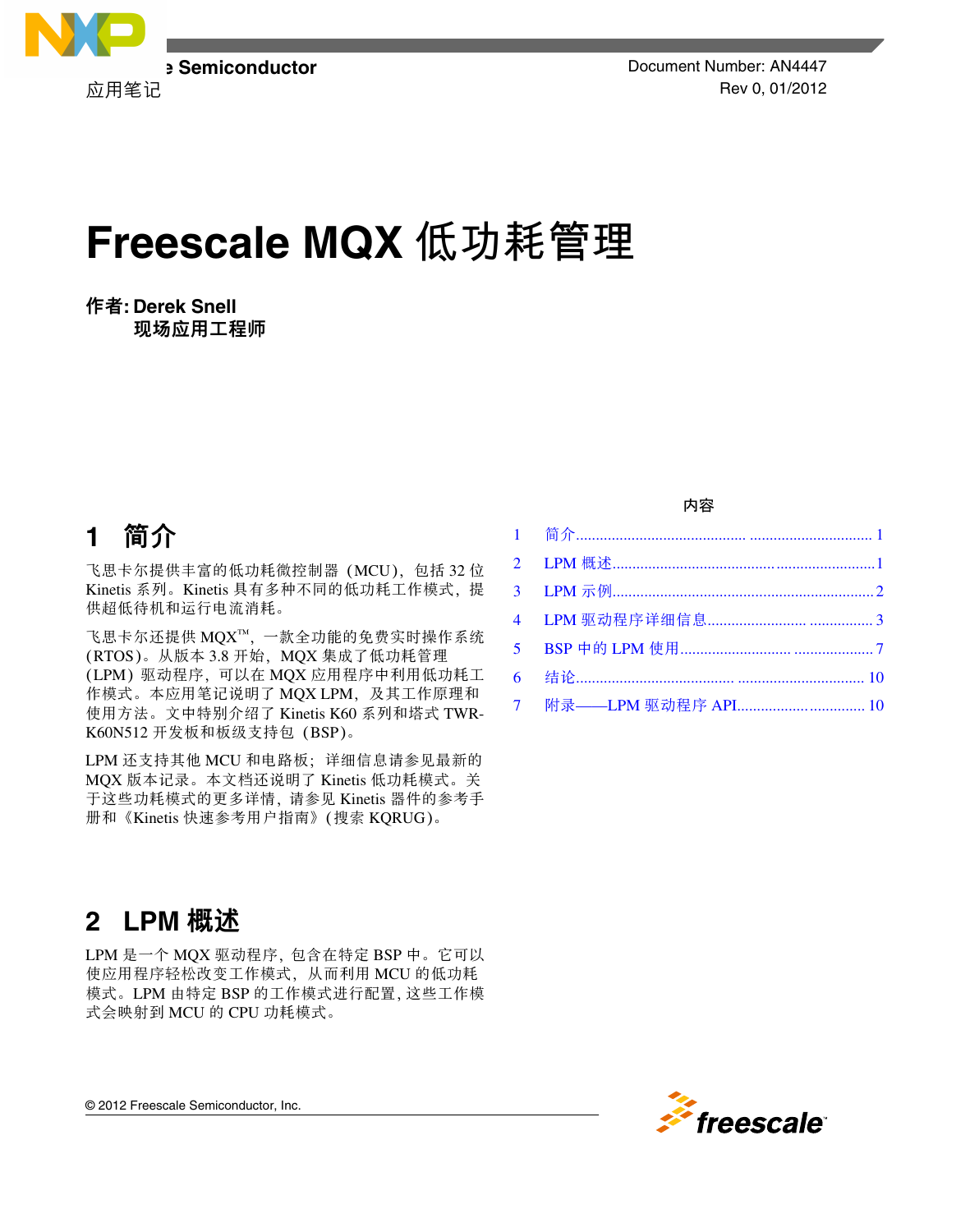<span id="page-1-0"></span>



### 图 **1. K60 BSP** 的 **LPM** 工作模式映射到 **CPU** 功耗模式

LPM 还为 BSP 中的其他驱动程序提供了一种机制,用于注册 LPM。一旦注册成功,当应用程序改变工作模式或时钟 配置时,这些驱动程序就会通过回调函数收到通知。这样,驱动程序可以关闭外设以降低功耗,或修改外设设定以 适应变化。例如,如果应用程序降低了时钟频率以降低功耗,则串行 UART 驱动程序可以更新波特率分频器寄存器, 从而在降低的时钟频率下保持相同的波特率。这种架构有助于将应用程序与底层硬件分离,并使应用程序更方便移 植。



# **3 LPM** 示例

MQX 包含示例项目,用于评估 LPM 并帮助您了解使用方法。可从以下路径找到这些低功耗示例,其中包含适用于 多种 BSP 的项目: <MQX 安装目录>\mqx\examples\lowpower。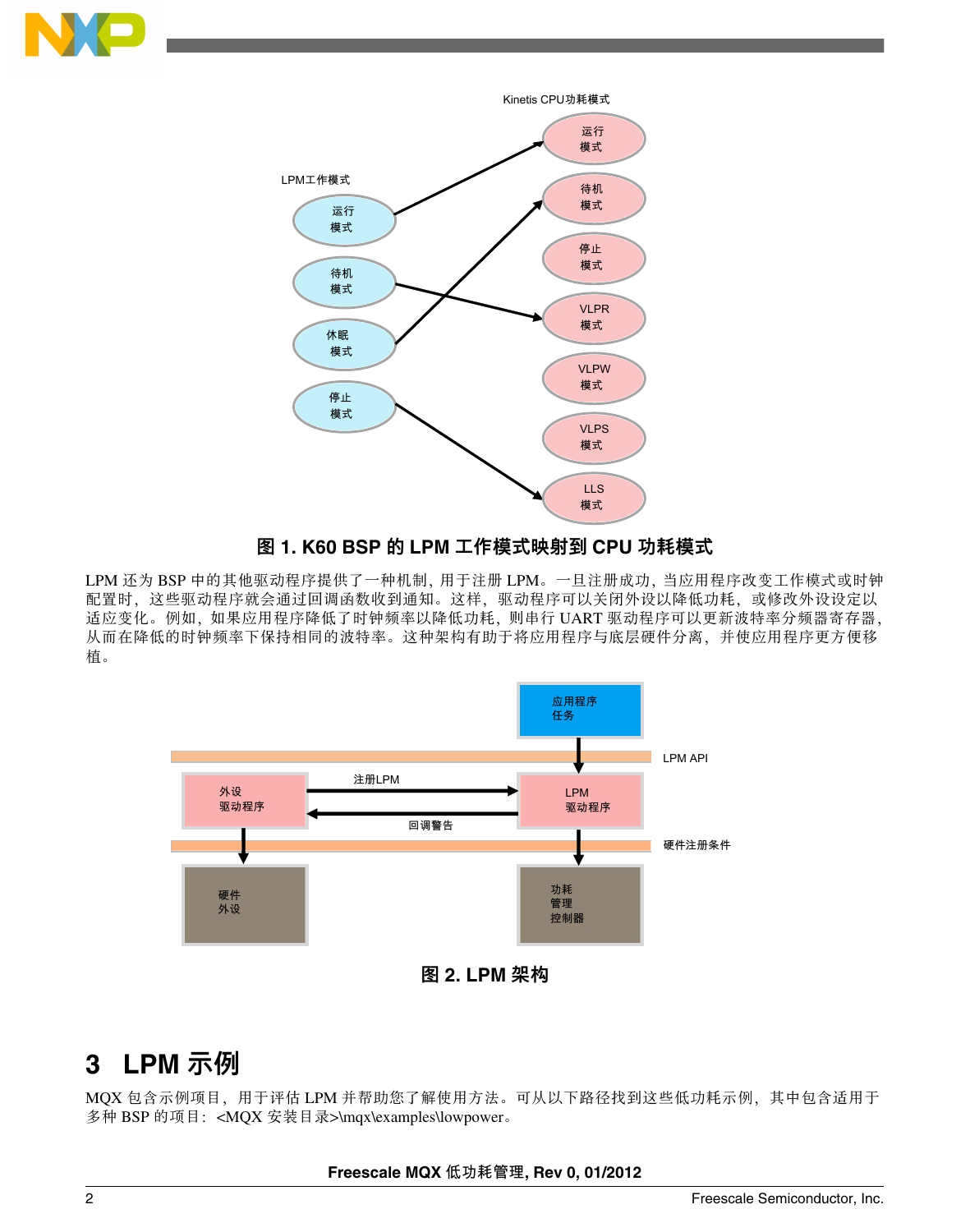<span id="page-2-0"></span>

示例按顺序执行不同的 BSP 工作模式。可以在开发板上测量各种低功耗模式下的电流消耗。



#### 图 **3.** 低功耗示例流程图

例如,K60 示例从运行模式开始,BSP 在全速时钟状态下运行。通过调用 print 函数使用 BSP 的默认 UART(连接到 终端)打印信息,为用户逐步说明示例内容。等待按钮按下后,示例会转为 LPM 待机模式,该模式映射到 Kinetis 的超低功耗运行(VLPR)模式。内核时钟频率降至 2 MHz 以降低功耗,但内核仍然处于运行状态。LPM 更新串行 驱动程序以改变 UART 波特率分频器,从而使波特率保持不变。

在示例改变模式之前,终端显示 Kinetis 低漏电唤醒单元(LLWU)的唤醒设定。示例通过调用 API \_lpm\_set\_clock\_configuration()来改变模式,其传递的参数是 BSP 的时钟配置值。在这种情况下,该配置等于 2 MHz 时钟。一旦时钟频率改变且串行驱动程序更新,示例会调用\_lpm\_set\_operation\_mode()。这里传递的参数是代表 LPM 运行模式的值。此时将改变为 LPM 待机模式。

示例再次等待按钮按下,然后时钟变回默认的 BSP 频率。这一次,示例改变为 LPM 休眠工作模式,映射到 Kinetis 的待机模式。在该模式下,内核停止运行,并等待事件使其再次运行。此时,事件为实时时钟(RTC)或 UART 中 断。示例使用 RTC 驱动程序设置一个 10 秒的闹钟, 在 10 秒内仍处于休眠模式。10 秒后, 示例唤醒, 并输出一条消 息,将等待下一次按钮按下。UART 唤醒中断也可将演示从休眠模式唤醒。要实现该中断,BSP 需要修改所使用的 串行驱动程序的中断版本(ittyX)。

本示例的最后一种模式为 LPM 停止模式,映射到 Kinetis 的低漏电停止 (LLS)模式式。在该模式下禁止 UART, 以助 于降低功耗。LLWU 设置为允许使用 RTC 来唤醒 MCU。同样,示例通过 RTC 驱动程序设置 10 秒警报,然后进入 停止模式。唤醒后,UART 再次启用;在按钮按下后,示例将再次从头开始执行序列。

### **4 LPM** 驱动程序详细信息

LPM 驱动程序包含在 MOX BSP 中, 允许应用程序方便地修改时钟设定和低功耗模式。应用程序只需调用 \_lpm\_set\_operation\_mode()或\_lpm\_set\_clock\_configuration()便能修改 LPM 状态。

在本应用笔记最后的附录中详细说明了 LPM API。LPM 还允许其他驱动程序注册 LPM,以便在 LPM 改变时钟设定 或低功耗模式时获取通知。LPM 的大部分源代码可从<MQX 安装目录>\mqx\source\io\lpm 中获得。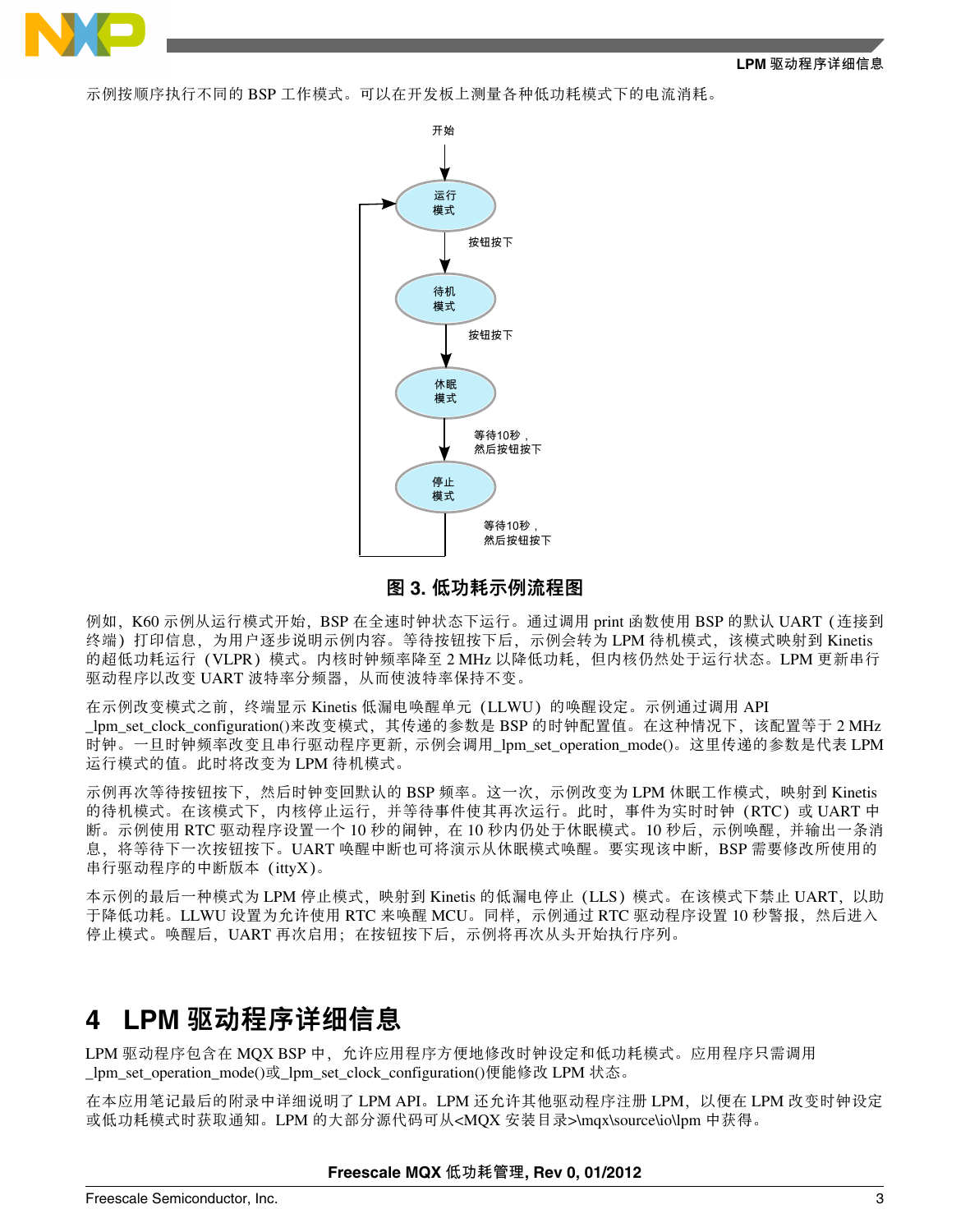

# **4.1 CPU** 功耗模式

LPM 需要可用 CPU 低功耗模式的列表。BSP 将 LPM 工作模式映射到 CPU 低功耗模式, 这将在"BSP 中的 LPM 使 用"章节中进一步讨论。对于 K60 BSP, CPU 功耗模式列表在下列 lpm\_kinetis.c 文件中定义:

```
static const LPM_CPU_POWER_MODE LPM_CPU_POWER_MODES[LPM_CPU_POWER_MODES_KINETIS] =
{
     // Kinetis RUN
    \{MC_PMCTRL_LPWUI_MASK, \frac{1}{2} // voltage regulator ON after wakeup
        0, \overline{a} = \overline{a} = \overline{a} // Mode flags == clear settings
 },
     // Kinetis WAIT
\{MC_PMCTRL_LPWUI_MASK,<br>
LPM CPU POWER MODE FLAG USE WFI, \frac{1}{\frac{1}{N}} Mode flags == execute WFI
        LPM CPU POWER MODE FLAG USE WFI,
 },
 // Kinetis STOP
\{MC_PMCTRL_LPWUI_MASK, \frac{1}{2} // voltage regulator ON after wakeup
LPM_CPU_POWER_MODE_FLAG_DEEP_SLEEP<br>| LPM_CPU_POWER_MODE_FLAG_USE_WFI,
                                                      // Mode flags == deepsleep, execute WFI
     },
      Kinetis VLPR
\{MC_PMCTRL_RUNM(2), // VLPR
        0, 0. Community of the settlement of \ell Mode flags == clear settings
 },
      Kinetis VLPW
\{MC_PMCTRL_RUNM(2), // VLPW
         LPM_CPU_POWER_MODE_FLAG_USE_WFI, // Mode flags == execute WFI
     },
     // Kinetis VLPS
\{MC_PMCTRL_LPLLSM(2), \sqrt{U} VLPS
LPM_CPU_POWER_MODE_FLAG_DEEP_SLEEP<br>| LPM_CPU_POWER_MODE_FLAG_USE_WFI,
                                                      // Mode flags == deepsleep, execute WFI
    \frac{3}{1},
      Kinetis LLS
\left\{\begin{array}{c} \end{array}\right\} MC_PMCTRL_LPWUI_MASK | MC_PMCTRL_LPLLSM(3), // voltage regulator ON after wakeup, LLS
LPM_CPU_POWER_MODE_FLAG_DEEP_SLEEP<br>| LPM_CPU_POWER_MODE_FLAG_USE_WFI,
                                                      // Mode flags == deepsleep, execute WFI
     }
};
```
该数组中的每种功耗模式均为 LPM\_CPU\_POWER\_MODE 类型,并在下列 lpm\_kinetis.h 文件中定义。将 PMCTRL 中的值写入 Kinetis 寄存器 MC\_PMCTRL,用于控制 MCU 的功耗模式。FLAGS 字段是 LPM 驱动程序在更改 CPU 功 耗模式时使用的一组位。

```
typedef struct lpm cpu power mode {
    /* Mode control register setup */
    uint_8 PMCTRL;
    /* Flags specifying low power mode behavior */
   uint 8 FLAGS;
} LPM CPU POWER MODE, PTR LPM CPU POWER MODE PTR;
```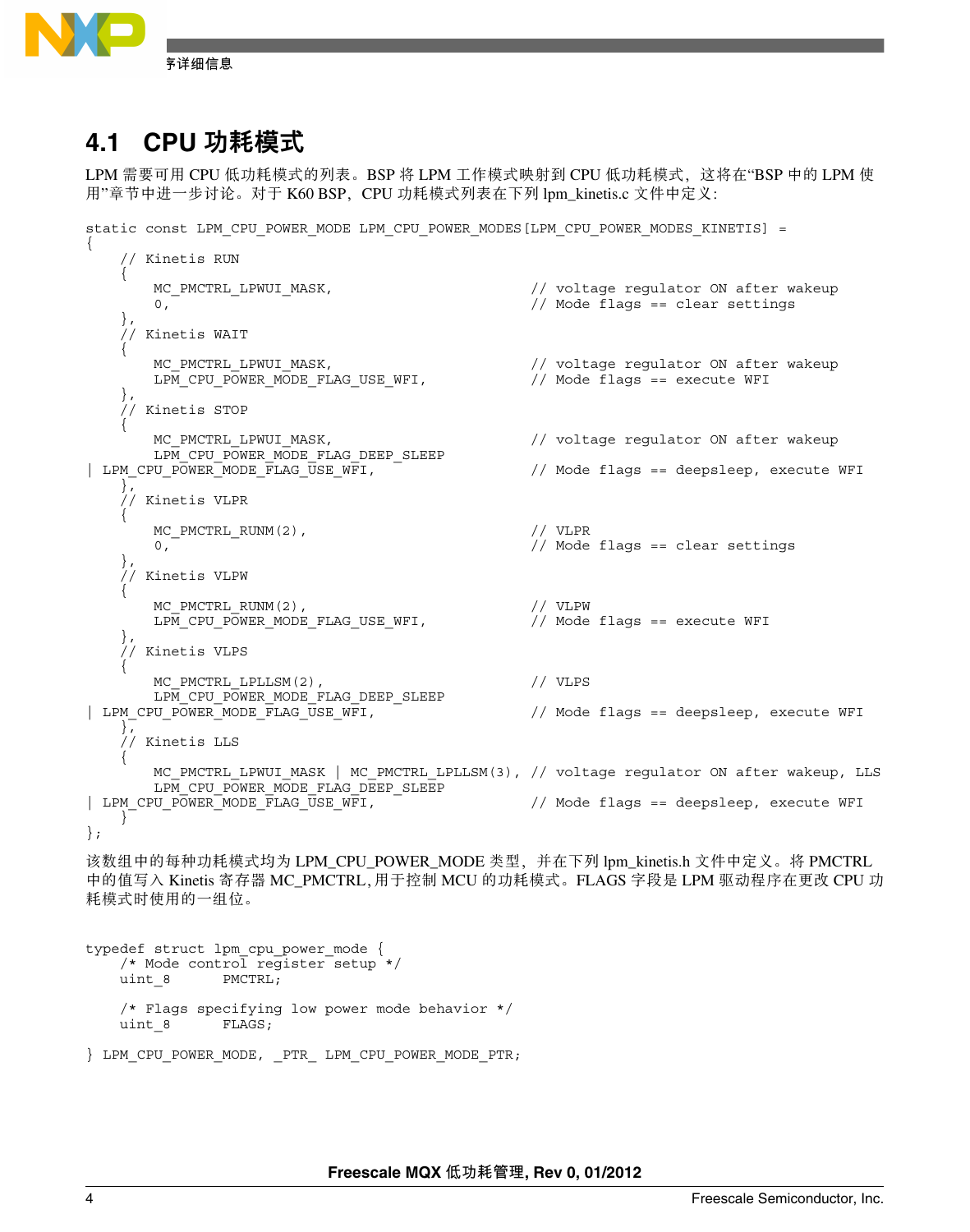

### **4.2 lpm\_state\_struct**

LPM 的状态由类型为 LPM\_STATE\_STRUCT 的全局结构 lpm\_state\_struct 维护。该结构在 lpm\_prv.h 中声明,全局变 量在 lpm.c 中声明。该结构持续跟踪 LPM 工作模式、可用 CPU 低功耗模式列表、注册 LPM 的其他驱动程序和 LPM 使用的信号量。该结构由 lpm\_install()函数初始化,通过其他 LPM API 进行更新。结构定义如下:

```
typedef struct lpm_state_struct {
    /* CPU core operation mode behavior specification */
    const LPM_CPU_OPERATION_MODE _PTR_ CPU_OPERATION_MODES;
    /* Current system operation mode */
   LPM_OPERATION_MODE
    /* List of registered drivers */
   LPM_DRIVER_ENTRY_STRUCT_PTR    DRIVER_ENTRIES;
    /* Unique ID counter */
   mqx uint COUNTER;
    /* LPM functions synchronization */
   LWSEM STRUCT
} LPM_STATE_STRUCT, _PTR_ LPM_STATE_STRUCT_PTR;
```
# **4.3** 经 **LPM** 注册的驱动程序

在 MQX BSP 中的其他驱动程序可以注册 LPM,以便在 LPM 改变时钟配置或低功耗模式时获取通知。驱动程序通过 调用 lpm\_register\_driver()来注册 LPM。该 API 中的一个参数为 LPM\_REGISTRATION\_STRUCT 类型的结构,通过 如下方式在 lpm.h 中定义:

typedef struct lpm\_registration\_struct { /\* Callback called when system clock configuration changes \*/ LPM\_NOTIFICATION\_CALLBACK CLOCK\_CONFIGURATION\_CALLBACK; /\* Callback called when system operation mode changes \*/ LPM\_NOTIFICATION\_CALLBACK OPERATION MODE\_CALLBACK;

 /\* The order (priority) of notifications among other drivers \*/ mqx uint DEPENDENCY LEVEL;

} LPM\_REGISTRATION\_STRUCT, \_PTR\_ LPM\_REGISTRATION\_STRUCT\_PTR;

### **4.3.1** 用于已注册驱动程序的回调函数

LPM 可为注册驱动程序使用两种不同的回调函数。当 LPM 执行\_lpm\_set\_clock\_configuration() API 时, 调用 CLOCK\_CONFIGURATION\_CALLBACK 函数。当 LPM 执行\_lpm\_set\_operation\_mode()来改变低功耗模式时,调用 OPERATION\_MODE\_CALLBACK 函数。LPM 在更改时钟配置的前后均会调用时钟配置回调。这样,已注册的驱动 程序可以事先为更改做好准备,并在更改完成后进行更新。工作模式回调仅在模式更改前调用。当已注册的驱动程 序获取其回调时,LPM 会向该回调传递两个参数:通知结构和驱动程序专用数据指针,如下所示。

```
 /* [IN] Low power notification */
   LPM_NOTIFICATION_STRUCT_PTR notification,
    /* [IN/OUT] Driver specific data pointer */
   pointer device specific data
\lambda
```
(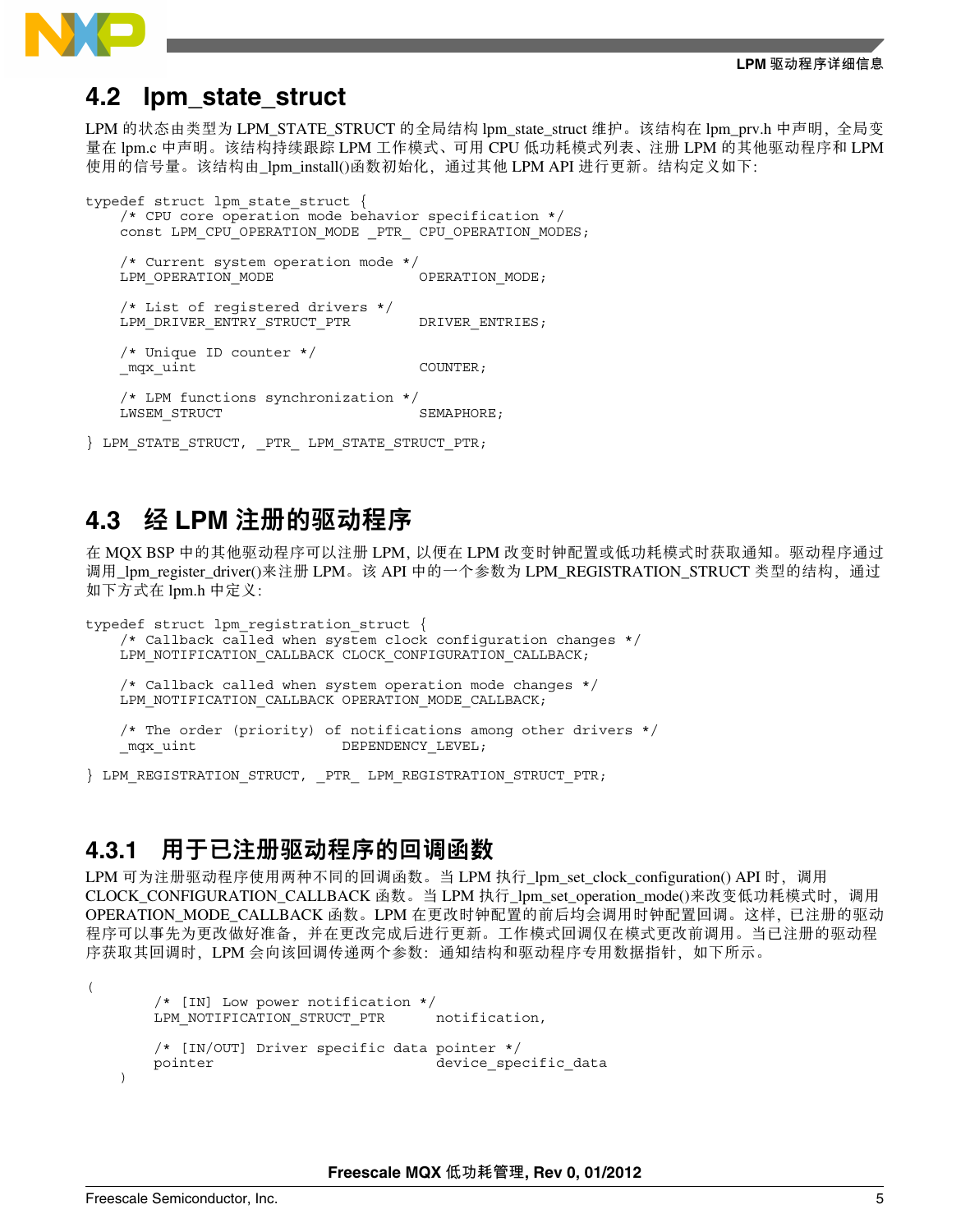

传递给回调的通知结构为 LPM\_NOTIFICATION\_STRUCT 类型,并在以下 lpm.h 中定义。NOTIFICATION\_TYPE 的 值可为 LPM\_NOTIFICATION\_TYPE\_PRE 或 LPM\_NOTIFICATION\_TYPE\_POST, 均在 lpm.h 中定义。根据传递给 回调的通知类型,已注册的驱动程序即可了解回调是在 LPM 执行更改之前还是之后执行。此外还会传递 OPERATION\_MODE 和 CLOCK\_CONFIGURATION, 以将新状态告知已注册的驱动程序。

typedef struct lpm\_notification\_struct { /\* When the notification happens \*/ LPM\_NOTIFICATION\_TYPE

 /\* Current system operation mode \*/ LPM\_OPERATION\_MODE

 /\* Current system clock configuration \*/ BSP\_CLOCK\_CONFIGURATION CLOCK\_CONFIGURATION;

} LPM NOTIFICATION STRUCT, PTR LPM NOTIFICATION STRUCT PTR;

### **4.3.2** 已注册驱动程序的依赖关系

当驱动程序通过 lpm\_register\_driver() API 注册 LPM 时, LPM\_REGISTRATION\_STRUCT 中的一个成员变量 DEPENDENCY\_LEVEL 值将传递到 LPM。该变量值使 LPM 可以根据依赖性或优先级对已注册的驱动程序列表进 行排序。依赖性级别较低的驱动程序早于级别较高的驱动程序获取 PRE 通知。当 LPM 改变状态时,已注册驱动程序 的回调会根据该有序列表执行。

这里是驱动程序依赖性级别的一个示例。K60 具有 sdcard:驱动程序, 为物理接口使用外设驱动程序 esdhc:。如果在 LPM 修改时钟配置的应用程序中均使用了这两个驱动程序,则它们需与 LPM 注册,且 esdhc:的依赖性级别高于 sdcard:。当应用程序使用 LPM API 来修改时钟配置时,回调函数会按照如[下图](#page-6-0) 4 中的顺序发生。

- 1. 首先, sdcard:驱动程序接收 PRE 通知回调, 因为其依赖性级别较低。此处的意图是在波特率变化时阻止通信, 并防止使用低级驱动程序。
- 2. 接着, esdhc:驱动程序接收 PRE 通知回调, 等待所有进行中的传输完成。
- 3. 然后,LPM 会修改 BSP 的时钟配置,并开始 POST 通知回调。POST 回调以与 PRE 回调相反的顺序发生。
- 4. esdhc:驱动程序接收到第一个 POST 回调,并用新的时钟频率更新 SDHC 外设。
- 5. 然后 sdcard:驱动程序获取 POST 回调来重新启用驱动程序,时钟配置更改至此完成。

如果时钟配置修改失败,也会使用该 POST 通知顺序。此时,LPM 利用 POST 回调顺序对发生失败前的时钟配置修 改进行恢复。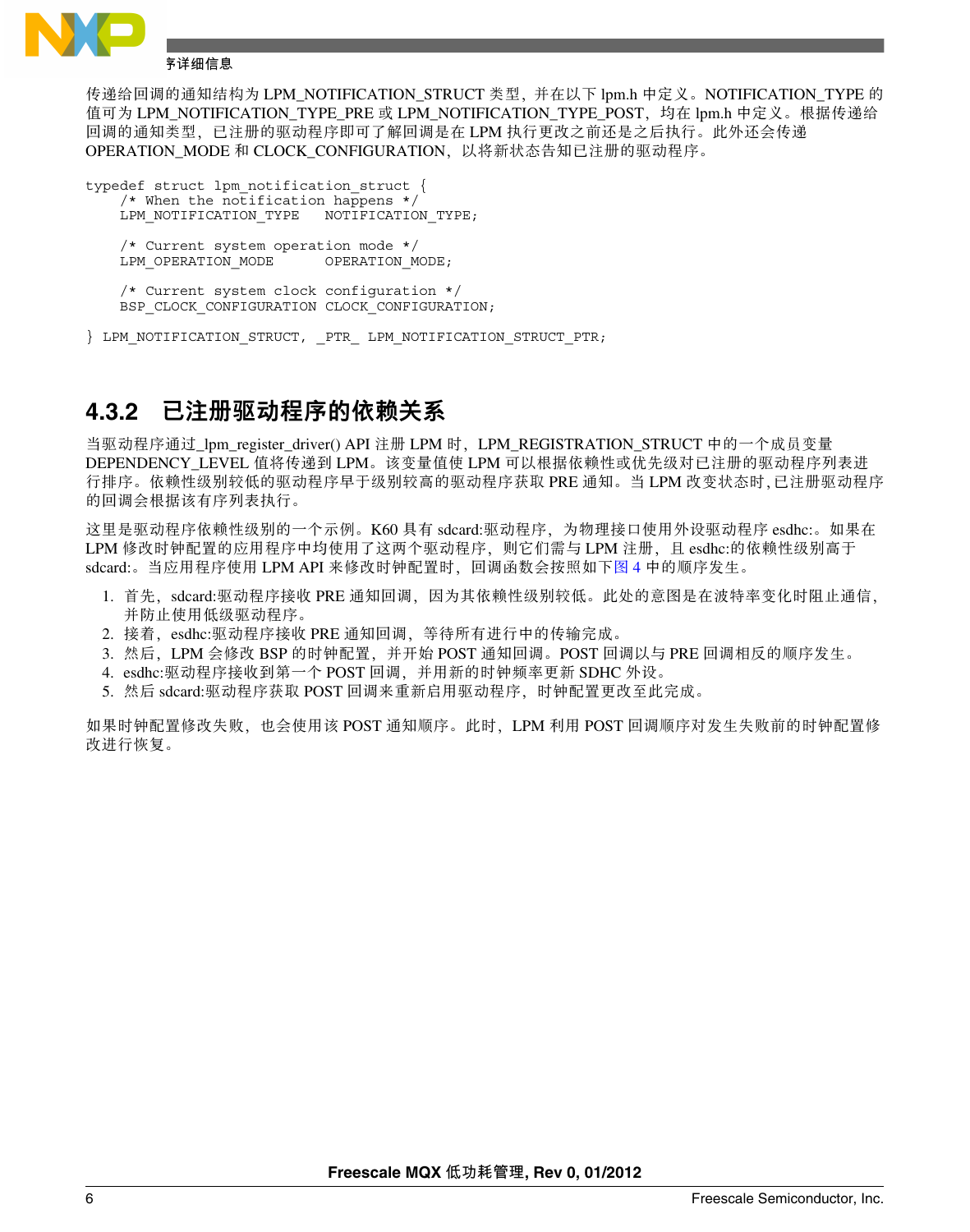<span id="page-6-0"></span>

\_lpm\_set\_clock\_configuration ()



### 图 **4.** 已注册驱动程序依赖性的时钟修改示例

在 lpm\_state\_struct 中, LPM 通过 DRIVER\_ENTRIES 指针对已注册驱动程序的链表进行维护。当驱动程序通过 \_lpm\_register\_driver()注册 LPM 时,LPM 会根据依赖等级将驱动程序置于有序列表的适当位置。

# **5 BSP** 中的 **LPM** 使用

MQX BSP 通常会根据最终应用加以修改。

本节讨论了 K60 BSP 如何使用 LPM, 以及如何对其进行修改。

首先,要使用 LPM,需要在 user\_config.h 中定义宏 MQX\_ENABLE\_LOW\_POWER,并且需要重新编译 BSP 库。关 于该流程的更多信息,请参见 MQX 文档。

# **5.1 LPM\_CPU\_OPERATION\_MODES** 数组

BSP 使用文件配置各驱动程序, 对于 LPM, 该文件为: <MQX 安装路径> \mqx\source\bsp\twrk60n512\init\_lpm.c。

该文件包含 LPM\_CPU\_OPERATION\_MODES 数组, 用于定义各 LPM 工作模式。K60 文件如下所示:

```
const LPM_CPU_OPERATION_MODE LPM_CPU_OPERATION_MODES[LPM_OPERATION_MODES] = 
{
      // LPM_OPERATION_MODE_RUN
\{LPM_CPU_POWER_MODE_KINETIS_RUN, \frac{1}{\sqrt{2}} Index of predefined mode
           0, \begin{array}{ccc} - & - & - \\ - & \end{array} \begin{array}{ccc} - & \end{array} // Additional mode flags
           0, 0.33 and 0.13 and 0.13 and 0.13 and 0.13 and 0.13 and 0.13 and 0.13 and 0.13 and 0.13 and 0.13 and 0.13 and 0.13 and 0.13 and 0.13 and 0.13 and 0.13 and 0.13 and 0.13 and 0.13 and 0.13 and 0.13 and 0.13 and 0.13 and 0.1
           0, 0. Comparison of the state of the Mode wake up events from pins 4..7 (0) 0.<br>(1) Mode wake up events from pins 8..1
           0, 0. Compared the state of the World Who wake up events from pins 8..11 0.<br>10. Compared the Mode wake up events from pins 12..1
                                                                   // Mode wake up events from pins 12..15
           0 0 0 // Mode wake up events from internal sources
 },
         LPM_OPERATION_MODE_WAIT
 {
```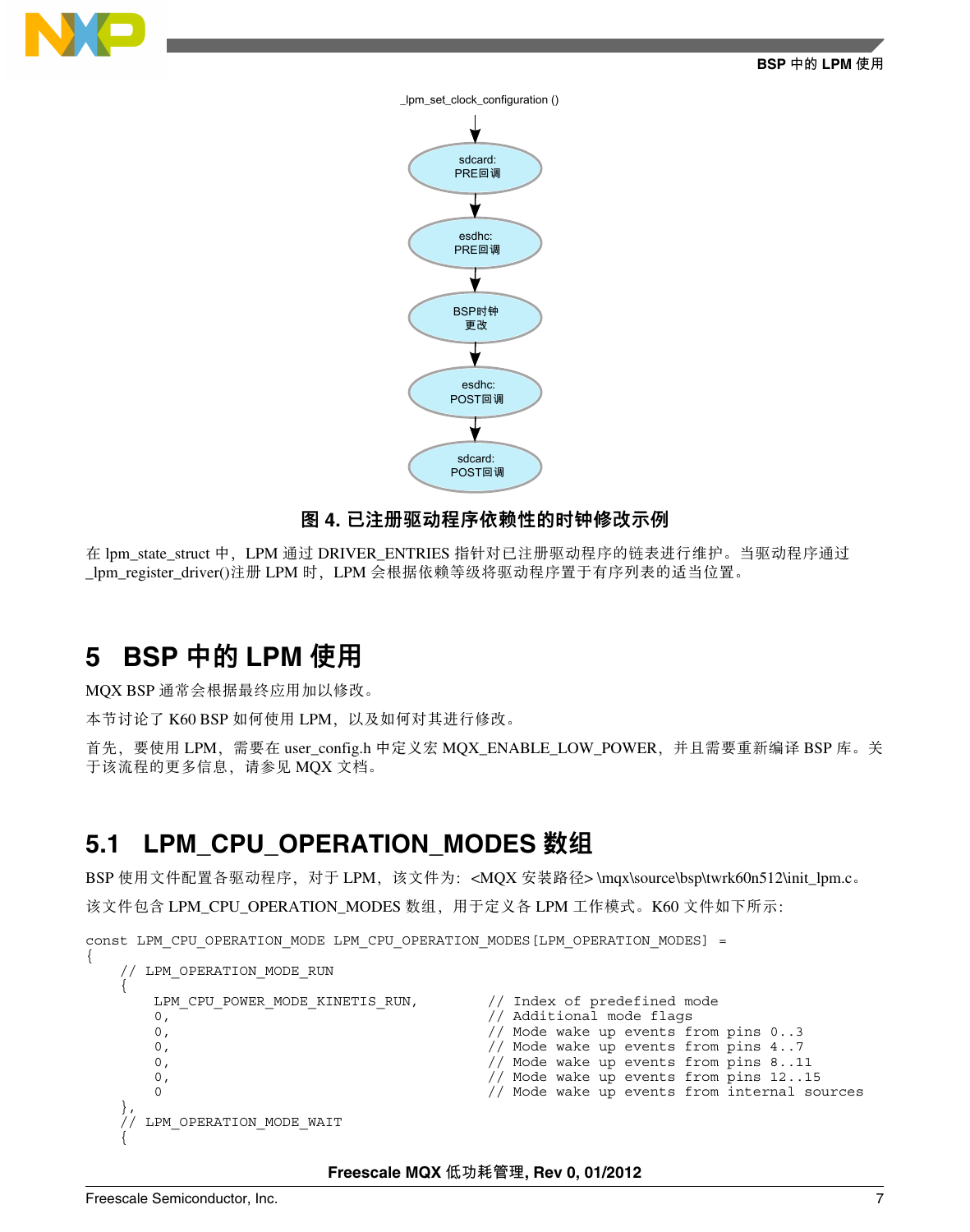```
BSP 中的 LPM 使用
```
};

```
LPM CPU POWER MODE KINETIS VLPR, // Index of predefined mode
         0, \overline{a} \overline{a} \overline{a} \overline{a} \overline{a} \overline{a} \overline{a} \overline{a} \overline{a} \overline{a} \overline{a} \overline{a} \overline{a} \overline{a} \overline{a} \overline{a} \overline{a} \overline{a} \overline{a} \overline{a} \overline{a} \overline{a} \overline{a} \overline{a} \0, 0. Compared to the set of \ell Mode wake up events from pins 0..3
          0, // Mode wake up events from pins 4..7
         0, 0. Compared the set of the value wake up events from pins 8..11 \frac{1}{10}, 0.11 \frac{1}{10}, 0.12.1
                                                       // Mode wake up events from pins 12..15
         0 0 0 // Mode wake up events from internal sources
 },
       LPM_OPERATION_MODE_SLEEP
\{LPM_CPU_POWER_MODE_KINETIS_WAIT, // Index of predefined mode
         LPM_CPU_POWER_MODE_FLAG_SLEEP_ON_EXIT, // Additional mode_flags
         0, 0. Comparison of the state of the Mode wake up events from pins 0..3<br>1.1 Mode wake up events from pins 4..7 (1996)
                                                       // Mode wake up events from pins 4..7
          0, // Mode wake up events from pins 8..11
          0, // Mode wake up events from pins 12..15
                                                       // Mode wake up events from internal sources
 },
       LPM_OPERATION_MODE_STOP
\{LPM CPU POWER MODE KINETIS LLS, // Index of predefined mode
         0, 0. 2008 0. 2009 12:30 12:30 12:30 12:30 12:30 12:30 12:30 12:30 12:30 12:30 12:30 12:30 12:30 12:30 12:30 12:30 12:30 12:30 12:30 12:30 12:30 12:30 12:30 12:30 12:30 12:30 12:30 12:30 12:30 12:30 12:30 12:30 12:30 12:30
         0,<br>
0,<br>
0,<br>
2.1 The Wode wake up events from pins 4..7
         0,<br>
LLWU PE3 WUPE9(1),<br>
2009 // Mode wake up events from pins - SW
                                                       // Mode wake up events from pins - SW3 rising
          0, // Mode wake up events from pins 12..15
                                                       // Mode wake up events from sources - RTC
     }
```
该数组中的每个元素均为 LPM\_CPU\_OPERATION\_MODE 类型, 结构在 lpm\_kinetis.h 中定义如下。MODE\_INDEX 字段必须为 LPM\_CPU\_POWER\_MODES 数组中定义的 CPU 功耗模式之一。这创建了用于将 LPM 工作模式映射到 CPU 功耗模式的链接。PEx 和 ME 字段为 Kinetis LLWU\_PEx 和 LLWU\_ME 寄存器中对应于这些工作模式的值。这 些设定控制低功耗模式下的 LLWU 唤醒源。FLAGS 字段用于附加标志。可修改这些 BSP 设定来使用不同的 CPU 功耗模式和唤醒源,从而满足应用需要。

```
typedef struct lpm cpu operation mode {
   /* Index into predefined cpu operation modes */
  LPM_CPU_POWER_MODE_KINETIS _MODE_INDEX;
   /* Additional modification flags */
  uint 8 FLAGS;
   /* LLWU specific settings */
  uint 8 PE1;
  uint 8 PE2;
  uint_8 PE3;
  uint 8 PE4;
  uint 8 ME;
```
} LPM CPU OPERATION MODE, PTR LPM CPU OPERATION MODE PTR;

# **5.2** 串行驱动程序示例

K60 BSP 在 BSP 初始化时向 LPM 注册 UART 串行驱动程序,轮询和中断两种版本均如此。这允许 LPM 示例在 LPM 模式改变时利用串行驱动程序。此外还提供了如何在 BSP 中设置驱动程序注册和 LPM 回调的示例。

# **5.2.1** 串行工作模式

串行驱动程序在文件:<MQX 安装路径>\mqx\source\bsp\twrk60n512\init\_sci.c 中初始化。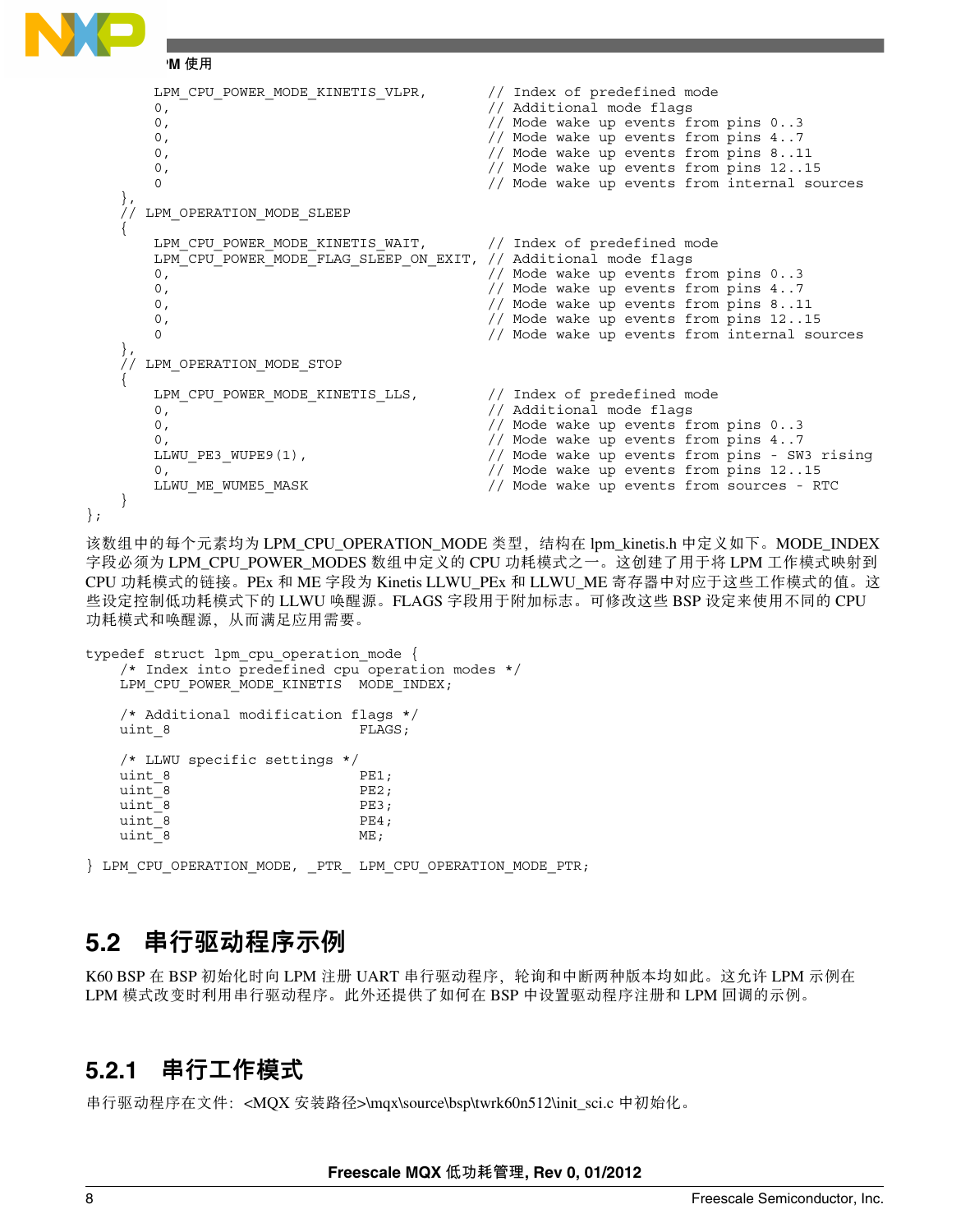

```
BSP 中的 LPM 使用
```
该文件包含用于每个串行驱动程序的工作模式数组。在 K60 BSP 中, UART3 和 UART5 默认为启用。以下为用于 UART5 的 bsp\_sci5\_operation\_modes 数组。数组中的每个元素对应于一种 LPM 工作模式。

```
const KUART OPERATION MODE STRUCT  bsp sci5 operation modes [LPM OPERATION MODES] =
{
   /* LPM_OPERATION_MODE_RUN */
 {
      IO_PERIPHERAL_PIN_MUX_ENABLE | IO_PERIPHERAL_CLOCK_ENABLE | IO_PERIPHERAL_MODULE_ENABLE,
      0,
     0,\Omega },
   /* LPM_OPERATION_MODE_WAIT */
 {
      IO_PERIPHERAL_PIN_MUX_ENABLE | IO_PERIPHERAL_CLOCK_ENABLE | IO_PERIPHERAL_MODULE_ENABLE,
     0,0, 0
   },
   /* LPM_OPERATION_MODE_SLEEP */
 {
      IO_PERIPHERAL_PIN_MUX_ENABLE | IO_PERIPHERAL_CLOCK_ENABLE | IO_PERIPHERAL_MODULE_ENABLE 
      | IO_PERIPHERAL_WAKEUP_ENABLE | IO_PERIPHERAL_WAKEUP_SLEEPONEXIT_DISABLE,
     0,0, 0
   },
    LPM_OPERATION_MODE_STOP */
 {
      IO_PERIPHERAL_PIN_MUX_DISABLE | IO_PERIPHERAL_CLOCK_DISABLE,
     0,0,\Omega }
};
```
此数组中的每个元素均为 KUART\_OPERATION\_MODE\_STRUCT 类型, 在 serl\_kuart.h 中定义如下。这些元素包含 当 LPM 修改模式时, 串行驱动程序所使用的标志和设定。

```
typedef struct kuart_operation_mode_struct
{
     /* HW/wakeup enable/disable flags */
    uint_8 FLAGS;
    /* Wakeup register bits combination: UART_C2_RWU_MASK, 
UART C1 WAKE MASK, UART C1 ILT MASK, UART C4 MAEN1 MASK,
UART_C4_MAEN2_MASK */
   uint 8 WAKEUP BITS;
    /* Wakeup settings of register UART_MA1 */
   uint 8 MA1;
     /* Wakeup settings of register UART_MA2 */
   uint 8 MA2;
} KUART OPERATION MODE STRUCT, PTR_ KUART OPERATION MODE STRUCT PTR;
```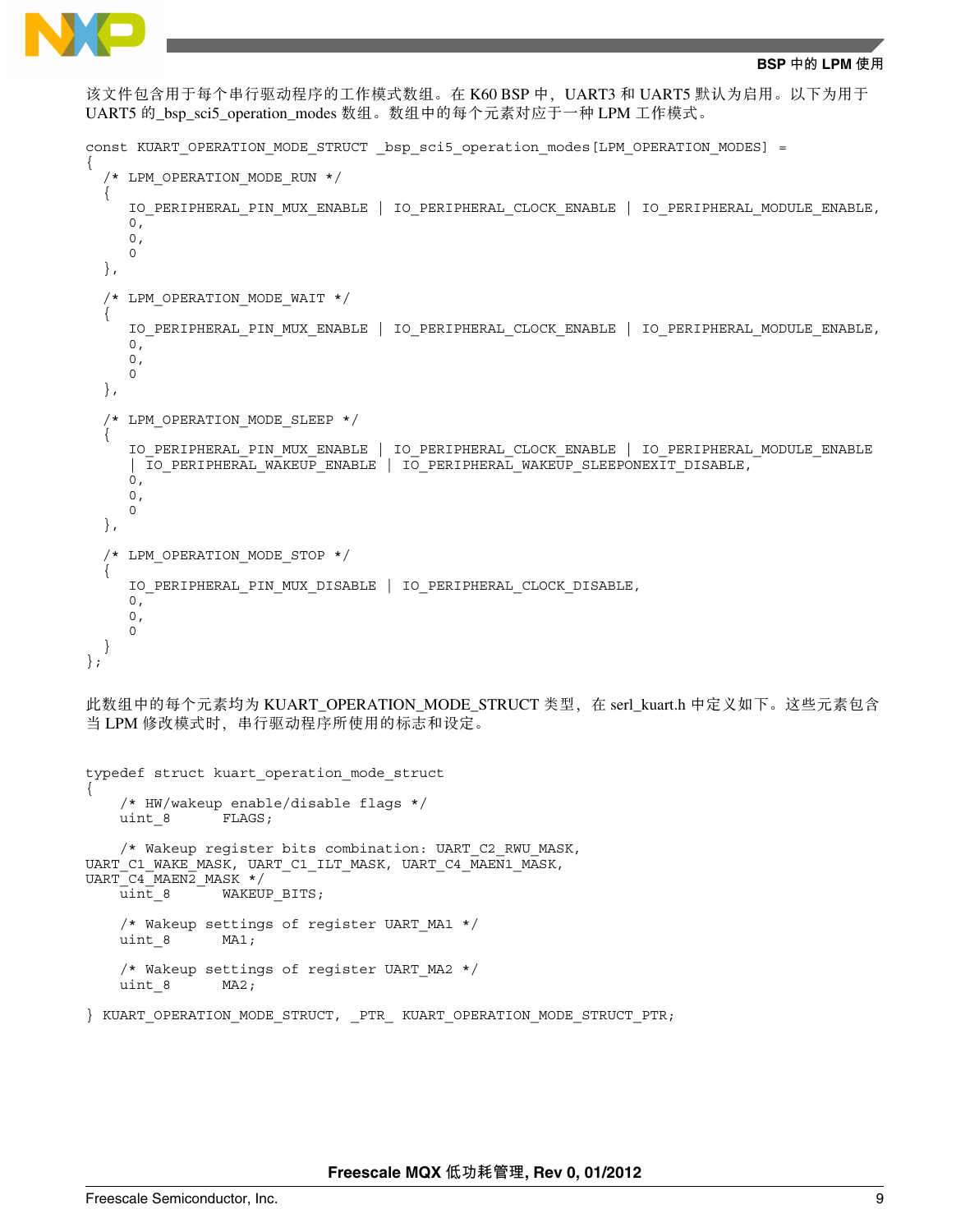<span id="page-9-0"></span>

### **5.2.2** 串行驱动程序注册

安装时,K60 会轮询串行驱动程序以便向 LPM 注册。在代码中,这是在函数\_io\_serial\_polled\_install() in serl\_pol.c 中 完成的。以下代码用于注册驱动程序。串行驱动程序使用两个回调函数:

\_io\_serial\_polled\_clock\_configuration\_callback()和\_io\_serial\_polled\_operation\_mode\_callback()。这些回调使用 LPM 传 递过来的通知结构和 bsp\_scix\_operation\_modes 数组中的设定,针对模式更改来修改 UART 外设。这些回调函数位于 serl\_pol\_kuart.c 中。

```
#if MQX_ENABLE_LOW_POWER
     if (MQX_OK == result)
\{ \cdot \cdot \cdot \cdot \cdot \cdot \cdot \cdot \cdot \cdot \cdot \cdot \cdot \cdot \cdot \cdot \cdot \cdot \cdot \cdot \cdot \cdot \cdot \cdot \cdot \cdot \cdot \cdot \cdot \cdot \cdot \cdot \cdot \cdot \cdot \cdot 
        LPM_REGISTRATION_STRUCT_registration;
         registration.CLOCK_CONFIGURATION_CALLBACK = 
io serial polled clock configuration callback;
        registration.OPERATION_MODE_CALLBACK = _ io_serial_polled_operation_mode_callback;
         registration.DEPENDENCY_LEVEL = BSP_LPM_DEPENDENCY_LEVEL_SERIAL_POLLED; 
        result = \underline{1pm\_register\_driver} (&registration, dev_ptr,
          \& (dev ptr->LPM_INFO.REGISTRATION HANDLE));
        if (MQ\overline{X} OK == \overline{result})\{lwsem create (&(dev ptr->LPM INFO.LOCK), 1);
             \overline{dev} ptr->LPM INFO.FLAGS = 0;
 }
 }
#endif
```
# **6** 结论

飞思卡尔 Kinetis MCU 系列拥有诸多极具吸引力的特性,业界领先的低功耗模式就是其中之一。LPM 驱动程序集成 在 MQX 中,允许应用程序轻松利用这些低功耗模式。LPM 将这些低功耗模式的硬件相关设定从应用层代码中抽离, 使得软件更易于移植。此外,LPM 集成了其他外设驱动程序,支持在不同模式之间顺畅切换。LPM 是采用飞思卡尔 免费 MQX RTOS 的另一个原因。关于飞思卡尔 Kinetis MCU 和 MQX 的更多资源,请访问以下链接:

http://www.freescale.com/zh-Hans/webapp/sps/site/homepage.jsp?code=MQX\_HOME

http://www.freescale.com/zh-Hans/webapp/sps/site/homepage.jsp?code=KINETIS

# **7** 附录**——LPM** 驱动程序 **API**

**\_lpm\_get\_clock\_configuration**——返回当前时钟配置的标识符。

```
原型:
```
BSP\_CLOCK\_CONFIGURATION \_lpm\_get\_clock\_configuration()

参数:无

返回:

- 来自\_cm\_get\_clock\_configuration()的结果
- 错误:–1 = 等待信号量失败

**\_lpm\_get\_operation\_mode**——返回当前低功耗模式的标识符。

原型:

下一页继续介绍此表*...*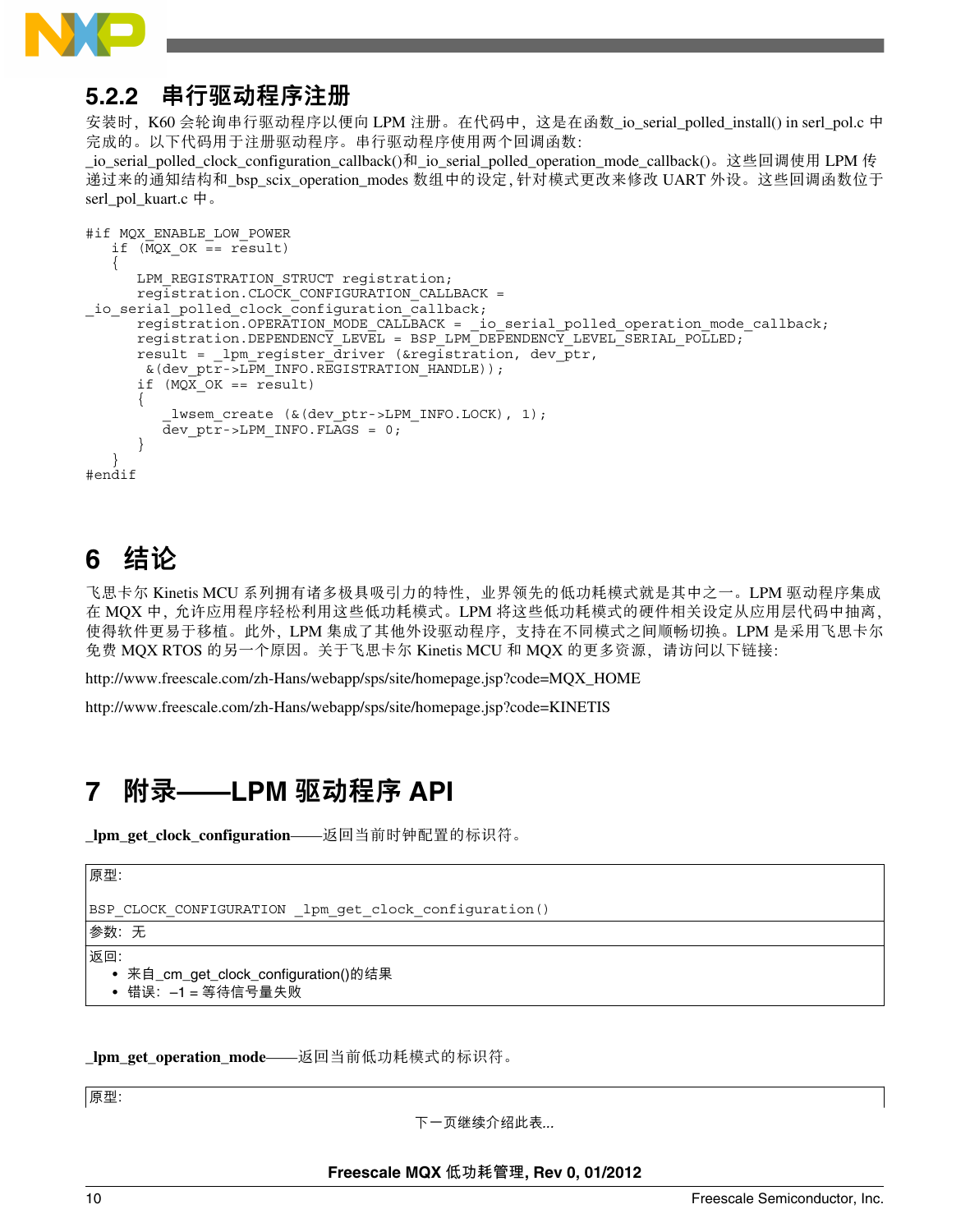

**附录——LPM 驱动程序 API**

```
LPM_OPERATION_MODE _lpm_get_operation_mode()
```
参数:无

返回:

- lpm\_state\_struct.OPERATION\_MODE
- 错误:–1 = 等待信号量失败

#### **\_lpm\_install**——将 LPM 安装到 MQX。设置 lpm\_state\_struct 的 CPU\_OPERATION\_MODES 和 OPERATION\_MODE。

| 原型:                                                                                                                 |
|---------------------------------------------------------------------------------------------------------------------|
| mqx uint lpm install (<br>const LPM CPU OPERATION MODE PTR cpu operation modes,<br>LPM OPERATION MODE default mode) |
| 参数:                                                                                                                 |
| • cpu_operation_modes [IN]——可用 CPU 内核低功耗工作模式的规格                                                                     |
| • default_mode [IN]——默认的低功耗工作模式标识符                                                                                  |
| 返回:                                                                                                                 |
| $\bullet$ MQX OK                                                                                                    |
| • 错误:                                                                                                               |
| MQX_INVALID_PARAMETER = 输入参数无效                                                                                      |
| MQX_COMPONENT_EXISTS = 已安装 LPM                                                                                      |
| MQX_IO_OPERATION_NOT_AVAILABLE = 创建信号量时出错                                                                           |

**\_lpm\_register\_driver**——将驱动程序注册到 LPM 中。向 lpm\_state\_struct.DRIVER\_ENTRIES 中添加驱动程序,并根 据依赖性级别排序列表。

| 原型:                                                                                                                                                                              |
|----------------------------------------------------------------------------------------------------------------------------------------------------------------------------------|
| mqx uint lpm register driver (<br>const LPM_REGISTRATION_STRUCT_PTR driver_registration_ptr,<br>const pointer driver specific data ptr,<br>mqx uint ptr registration handle ptr) |
| 参数:<br>• driver_registration_ptr [IN]——驱动程序低功耗回调规格<br>• driver_specific_data_ptr [IN]——驱动程序特定数据<br>• registration_handle_ptr [OUT]——唯一的驱动程序注册句柄                                  |
| 返回:<br>• MQX OK<br>• 错误:<br>MQX_INVALID_PARAMETER = 无效指针参数<br>MQX_IO_OPERATION_NOT_AVAILABLE = 等待信号量失败<br>MQX_OUT_OF_MEMORY = 分配存储器失败                                            |

### **\_lpm\_set\_clock\_configuration**——修改 MCU 时钟配置。在修改时钟配置前后向已注册的驱动程序发送通知。

| 原型:                                                                                  |  |
|--------------------------------------------------------------------------------------|--|
| mqx uint lpm set clock configuration<br>BSP CLOCK CONFIGURATION clock configuration) |  |
| │参数:clock_configuration [IN]——时钟配置标识符                                                |  |

下一页继续介绍此表*...*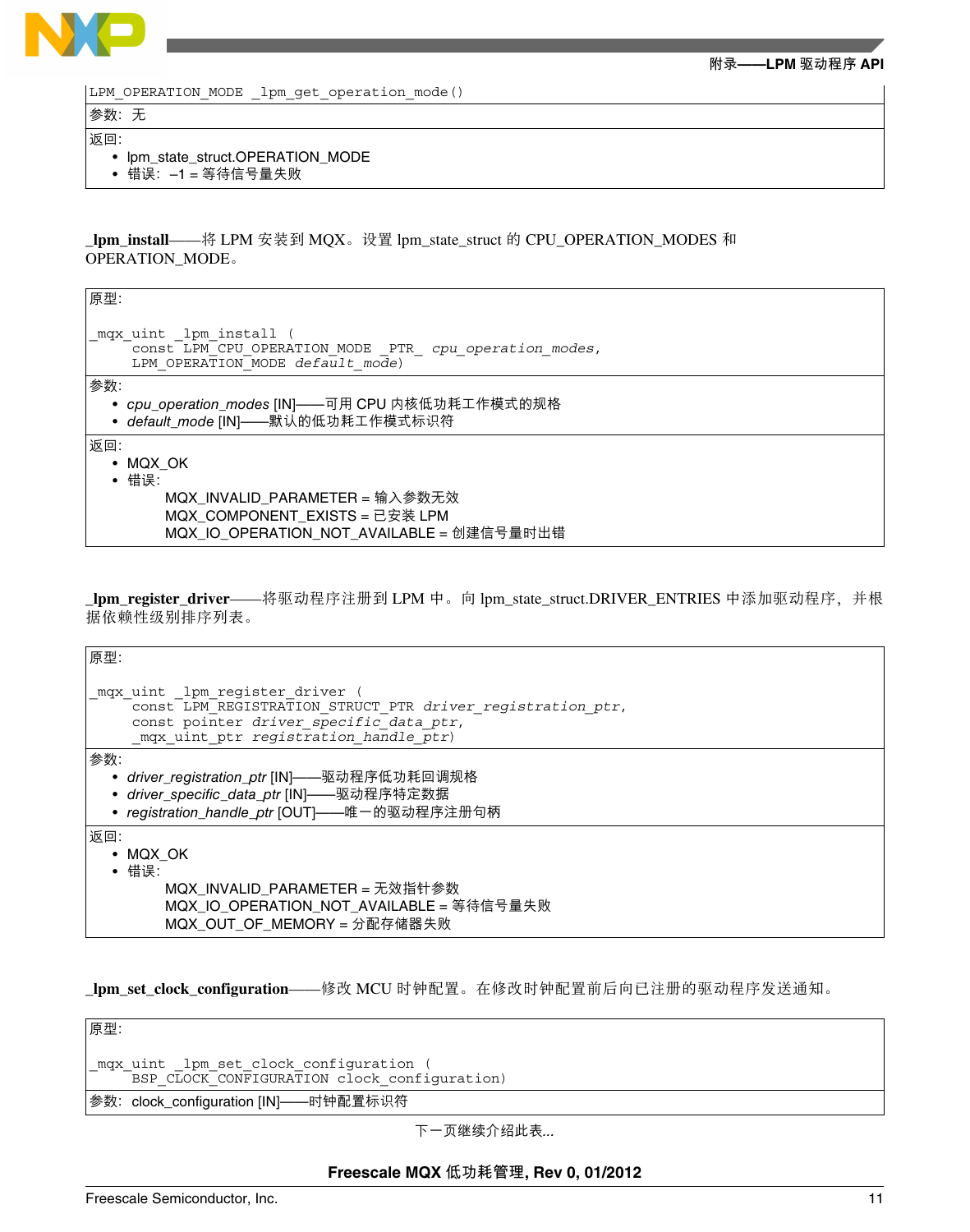

返回:

- 来自\_cm\_set\_clock\_configuration()的结果
- 错误:
	- MQX\_INVALID\_PARAMETER = 无效时钟配置
	- MQX\_IO\_OPERATION\_NOT\_AVAILABLE = 等待信号量失败, 或驱动程序回调失败

**\_lpm\_set\_operation\_mode**——更改低功耗工作模式。在改变工作模式之前向已注册的驱动程序发送通知。

| 原型: |                                                                           |
|-----|---------------------------------------------------------------------------|
|     | _mqx_uint _lpm_set_operation_mode +<br>LPM OPERATION MODE operation_mode) |
|     | 参数:工作模式 [IN]——低功耗工作模式标识符                                                  |
| 返回: |                                                                           |
|     | • 来自_lpm_set_cpu_operation_mode()的结果<br>• 错误:                             |
|     | MQX_INVALID_PARAMETER = 无效工作模式标识符                                         |
|     | MQX_IO_OPERATION_NOT_AVAILABLE = 等待信号量失败, 或驱动程序回调失败                       |

**\_lpm\_uninstall**——从 MQX 卸载 LPM。取消对 lpm\_state\_struct 的全局初始化。

| 原型:                                           |
|-----------------------------------------------|
| _mqx_uint_lpm_uninstall()                     |
| 参数:无                                          |
| 返回:                                           |
| • MQX_OK                                      |
| ● 错误:MQX_IO_OPERATION_NOT_AVAILABLE = 等待信号量失败 |

**\_lpm\_unregister\_driver**——从 LPM 中取消对驱动程序的注册。

| 原型:                                                                         |  |
|-----------------------------------------------------------------------------|--|
| mqx_uint _lpm_unregister_driver<br>mqx uint registration handle)            |  |
| │参数: <i>registration_handle</i> [IN]——由 LPM 注册函数返回的驱动程序注册句柄                 |  |
| 返回:                                                                         |  |
| • MQX OK<br>• 错误:                                                           |  |
| MQX_INVALID_PARAMETER = 无效注册句柄                                              |  |
| MQX_IO_OPERATION_NOT_AVAILABLE = 等待信号量失败<br>MQX_INVALID_HANDLE = 未找到有效的注册记录 |  |